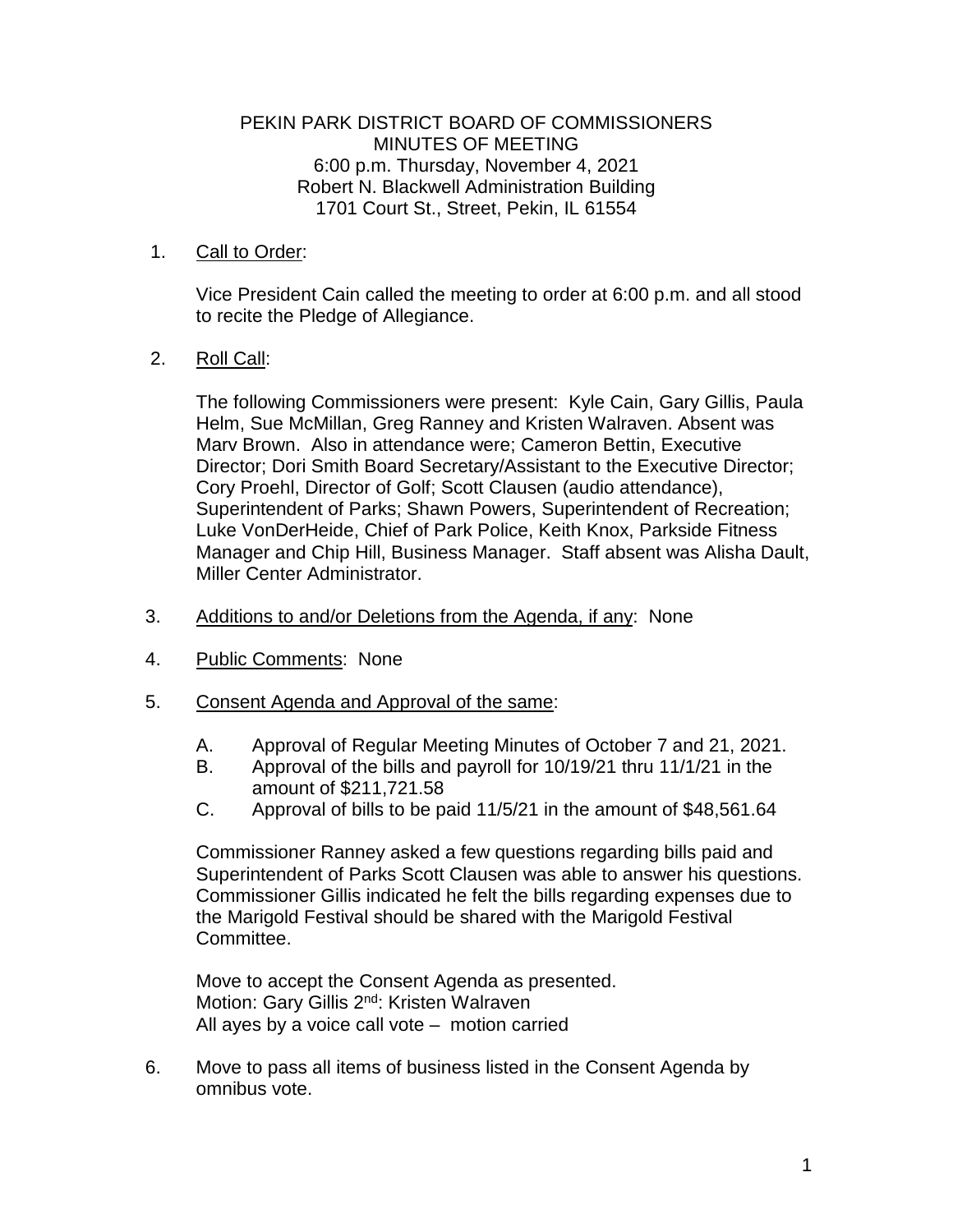Motion: Paula Helm 2<sup>nd</sup>: Gary Gillis All ayes by a roll call vote – motion carried

### 7. Budget Performance Summary Report: September 2021

Cameron Bettin (ED) noted an error to a transfer out in the General Fund. He indicated a typo in the amount of \$520,000 that will be corrected.

### 8. Executive Director's Report: (ED)

The ED reported the following:

- The Bond closing was today (11/4) and the accounts have been checked and money received.
- Sidewalk construction has begun in the Royal Avenue and Diamond #1 area. They hope to pour concrete on 11/5. Demo on the patio area in underway and moisture in the subgrade has been detected and we will incur additional costs for additional work.
- 9. Staff Reports: None

#### 10. Commissioner Comments:

Commissioner Gillis asked Luke VonDerHeide to every once in a while share what's happening within the community with other law enforcement agencies.

Commissioner Ranney offered his thoughts and prayers to Alisha Dault and family. He also indicated that he had spoken with Mayor Luft and noted that the TIF Extension passed, and the Grant application for Memorial Arena improvements will be submitted in January.

Commissioner Helm asked if any Commissioners wanted to participate in the Winter Wonderland parade and asked that they let her know.

Commissioner Gillis shared recent discussions regarding work sessions that took place at an IAPD Retreat in Wisconsin. He also reported on a recent IPARKS meeting held in Oak Brook and spoke of the next big threat being ransom wear issues and gave examples.

# 11. Unfinished Business:

1. Strategic Plan Discussion –

The ED asked that Commissioners and Staff review the plan and provide input at a later date. He indicated that he prepared the 2022-2027 Strategic Plan based on discussion from meetings held in October. He stated he reviewed the goals and reworded a few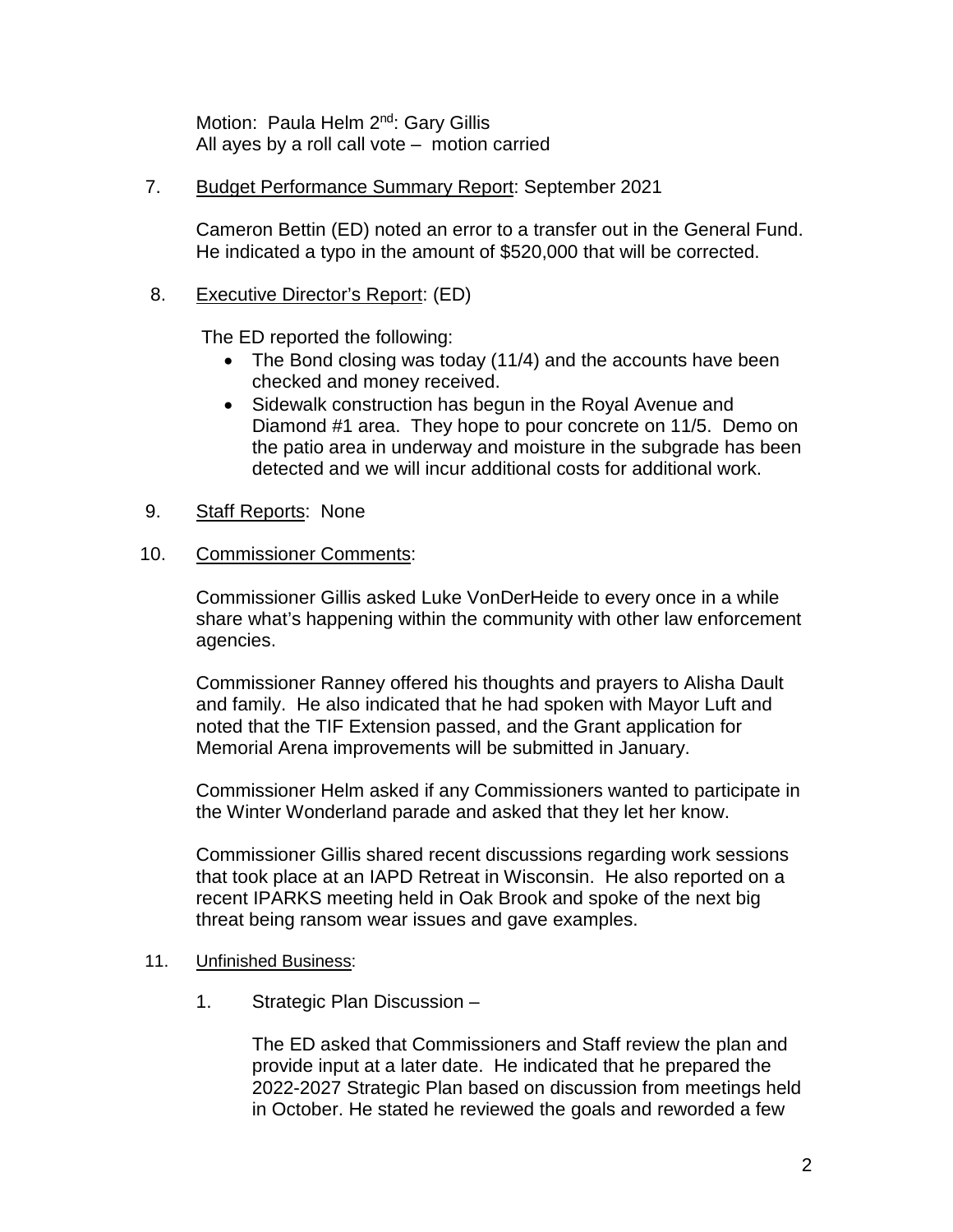and added a few from discussion that took place at previous meetings. He indicated he felt the first plan was very aggressive and that we did a good job addressing things over three years. He asked again that all read through it, make notes, and make additions. He reiterated that he would like to be more realistic and focus on main objectives to be able to obtain goals. Commissioner Gillis indicated that a recent IAPD exercise he went through might be helpful and explained how they split into small break out work groups.

- 12. New Business:
	- 1. Review of the 2022 Police Fund budget –

Luke VonDerHeide presented the 2022 Police Fund Budget and provided the following highlights:

- Recent Police Reforms require training be provided which will increase part-time salaries.
- Police Alarm is a new line item due to the new Police Headquarters.
- Officer Supplies is up due to the cost of ammunition.
- Dues, Subs and Conferences includes the cost for Luke VonDerHeide to attend an FBI Conference that has been cancelled several times due to Covid.
- R&M Radio Equipment is up changes in the counties radio system makes it necessary to purchase new radios.
- Fuel Expense is up due to the current cost of fuel.
- Police Waste Water is a new line item due to the move to the new Police Headquarters.

Cameron Bettin noted that the beginning cash will change and indicated it currently is reflective of September's fund balance. He also indicated that the transfer in amount will be somewhere between \$43,045 and \$65,000. He noted that Property Tax is up \$3,000 from the 2021 budget. He also noted that Luke is still trying to sell a large generator received through the LESO program.

2. Approval of the bid received for the Mineral Springs Park Restroom

The ED stated he felt Amy Wilson's Bid Analysis Letter that was included in Board packets explains the bid. He indicated that the bid amount is within the project budget. He also noted that the Farnsworth Group has previously worked with Peoria Metro Construction and recommended acceptance of the low bid.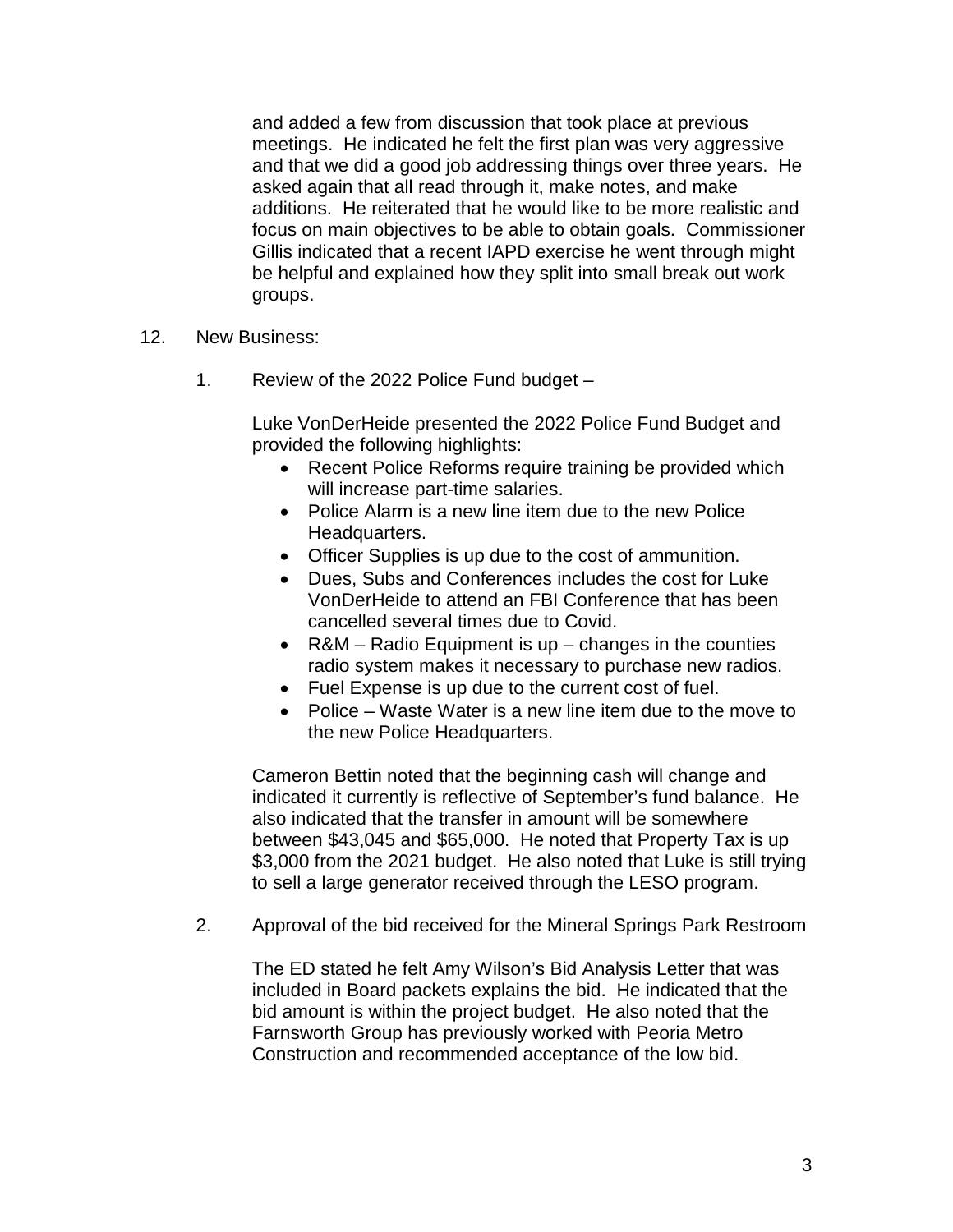Move to approve the low bid received from Peoria Metro Construction in the amount of \$91,500.00 for the Mineral Springs Restroom Project. Motion:

3 Approval of the Pekin Park District Schedule of Monthly Board Meetings -

The ED indicated he felt it best to schedule two meetings a month and the current schedule presented reflects two meetings per month. He indicated it's easier to cancel a meeting than it is to schedule a meeting. He also indicated that the schedule reflects changing meetings to the 1<sup>st</sup> and 3<sup>rd</sup> Thursday's instead of the 2<sup>nd</sup> and 4th Thursday's. He noted that in January we've been meeting on the 3<sup>rd</sup> Thursday due to the IAPD conference and in October, November and December we've been meeting on the 3<sup>rd</sup> Thursday due to holidays.

Move to approve the 2022 Pekin Park District Board of Commissioners Schedule of monthly Board meetings. Motion: Greg Ranney 2<sup>nd</sup>: Sue McMillan All ayes by a voice call vote – motion carried

- 13. Executive Session:
	- 1. Move to convene into Executive Session for the appointment, employment, compensation, discipline, performance, litigation or personal status of employees, officers and legal counsel for the park district. Motion: Gary Gillis 2<sup>nd</sup>: Paula Helm All ayes by a roll call vote – motion carried
	- 2. Move to reconvene into Open Session.

Motion: Greg Ranney 2<sup>nd</sup>: Gary Gillis All ayes by a roll call vote – Motion Carried

3. Action on Executive Session, if any – No action taken